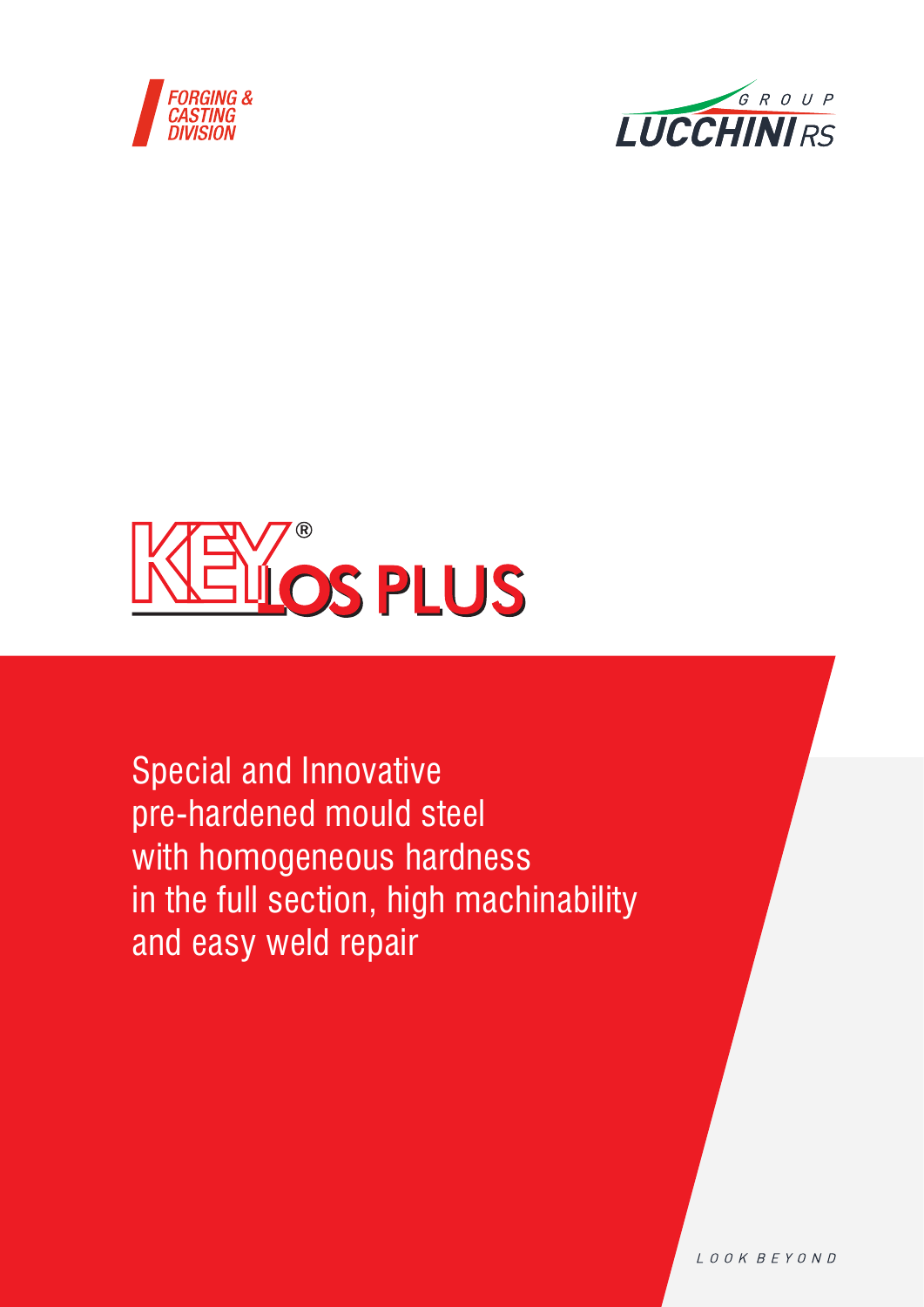





# General characteristics

KeyLos® PLUS is a special and innovative pre-hardened alloyed steel, suitable for the manufacture of a large amount of injection moulds.

This steel has been designed to enhance in the moulds the following characteristics:

- high degree of homogeneity of hardness and toughness in the section;
- good weldability, in case of repair;
- better machinability, reduction in cutting insert cost, shorter machining time;
- better surface quality and polishability, due to the high cleanliness and fine microstructure;
- shorter injection cycle time, due to the high thermal conductivity.

KeyLos® PLUS is obtained through a special 'super clean' manufacturing process and a special suited heat treatment process.

KeyLos® PLUS is normally supplied in the pre-hardened condition with a surface hardness range of 300-350 HB.

For the detected hardness values in standard sized products, the following correlation is usually valid and guaranteed:

$$
(\text{HB}_{\text{Surface,min required}} - \text{HB}_{\text{Core}})
$$
  $\leq$  20HB

Thanks to the carefully designed chemical analysis and to the particular manufacturing process, KeyLos® PLUS is characterised by a high homogeneity of mechanical characteristics in the whole section and it is suitable for the production of blocks up to 800 mm thick.

Taking into consideration its low Carbon Equivalent content, KeyLos® PLUS offers good weldability levels, if compared to the other grades normally used in this field; hence, KeyLos® PLUS is also safer subjected to repairs without compromising their integrity.

Being Calcium treated, KeyLos® PLUS has an excellent level of machinability, micro-purity and micro-structural homogeneity.

KeyLos® PLUS offers the following advantages:

- excellent machinability;
- excellent hardness and toughness homogeneity levels and wear resistance;
- excellent suitability for photo-engraving;
- excellent suitability for polishing;
- excellent suitability for nitriding, in order to increase the surface wear resistance;
- internal homogeneous hardness on blocks with thickness up to 800 mm;
- good weldability, in case of repair.

Constant development in processing technologies of high quality plastic parts is requiring the use of KeyLos® PLUS, thanks to its high fatigue and wear resistance, combined with its excellent homogeneity, machinability and extremely low thermal conductivity.

KeyLos® PLUS represents one of the most important tough options, for highly resistant and large sized plastic moulds that need very high pressure strength and excellent resistance to abrasion.

The increasing in the use of synthetic and abrasive materials has led manufacturers to use KeyLos® PLUS particularly when suitability for polishing and graining, combined with abrasion and compression resistance, are required.

KeyLos® PLUS is 100% ultrasonically inspected, according to the most demanding of NDT standards.

KeyLos® PLUS represents a quick way to obtain high quality plastic parts, collecting a quite long mould life and optimizing the environmental sustainability of the product, with a steel grade that guarantees the minimum use of virgin materials.

It is difficult to predict the improvement that a innovative material will provide over the traditional one: it's only the feedback from service and the cooperation with customers that can validate the longer mould life of the proposed materials.

KeyLos® PLUS is demonstrating good resistance to fatigue in many applications and a significantly longer mould life than conventional steel grades.

Continuous improvement of materials technology is managed in safety and in accordance with eco-consistency and sustainability criteria, because Lucchini RS believes that Safety and Environment are the main priorities in all the phases of the manufacturing process.

**2** KeyLos® PLUS / Rev.00 / 05.2019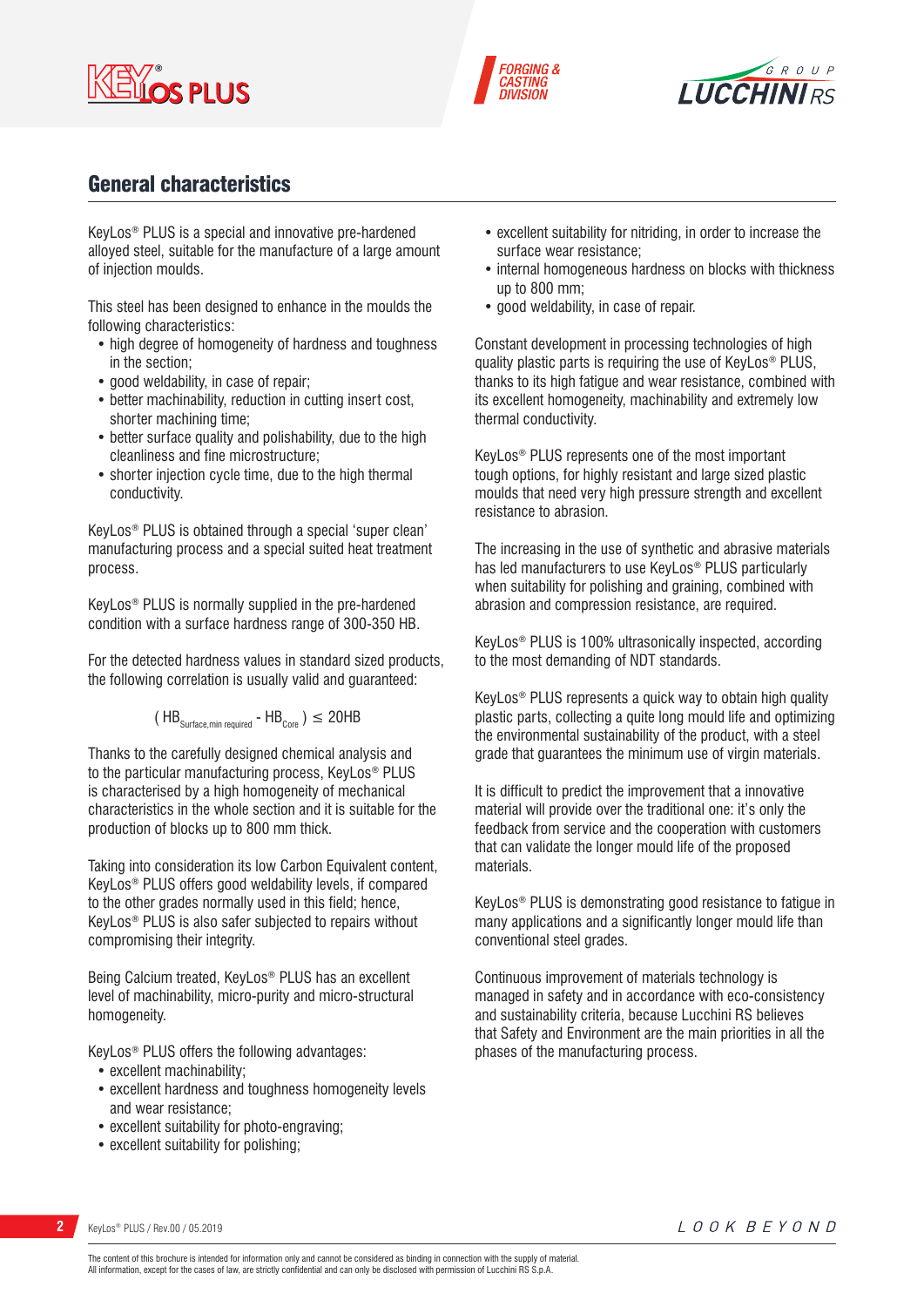





# Chemical analysis

|                               | Range | $C[\%]$ | Si [%] | Mn [%] | Cr [%] | Mo [%] | Ni $[%]$ |
|-------------------------------|-------|---------|--------|--------|--------|--------|----------|
| <b>KEY</b> <sub>os</sub> PLUS | min   | 0,25    | 0,30   | 1,40   | 1,40   | 0,40   | 0,20     |
| Alloying [% in weight]        | max   | 0,35    | 0,60   | 1,70   | 1,80   | 0,60   | 0,60     |

Table for comparision of international classification

**W. Nr.** /<br>DIN designation:  $\approx$  $\approx$ 32MnCrMo6-6-5

### Main applications

KeyLos® PLUS is suitable for the following applications.

Plastic moulding:

- medium and big sized moulds for the automotive industry;
- moulds for the food industry;
- pressure moulds (SMC, BMC);
- bolsters.

Extrusion:

- dies and gauges for PVC extrusion;
- mechanical parts for extrusion presses.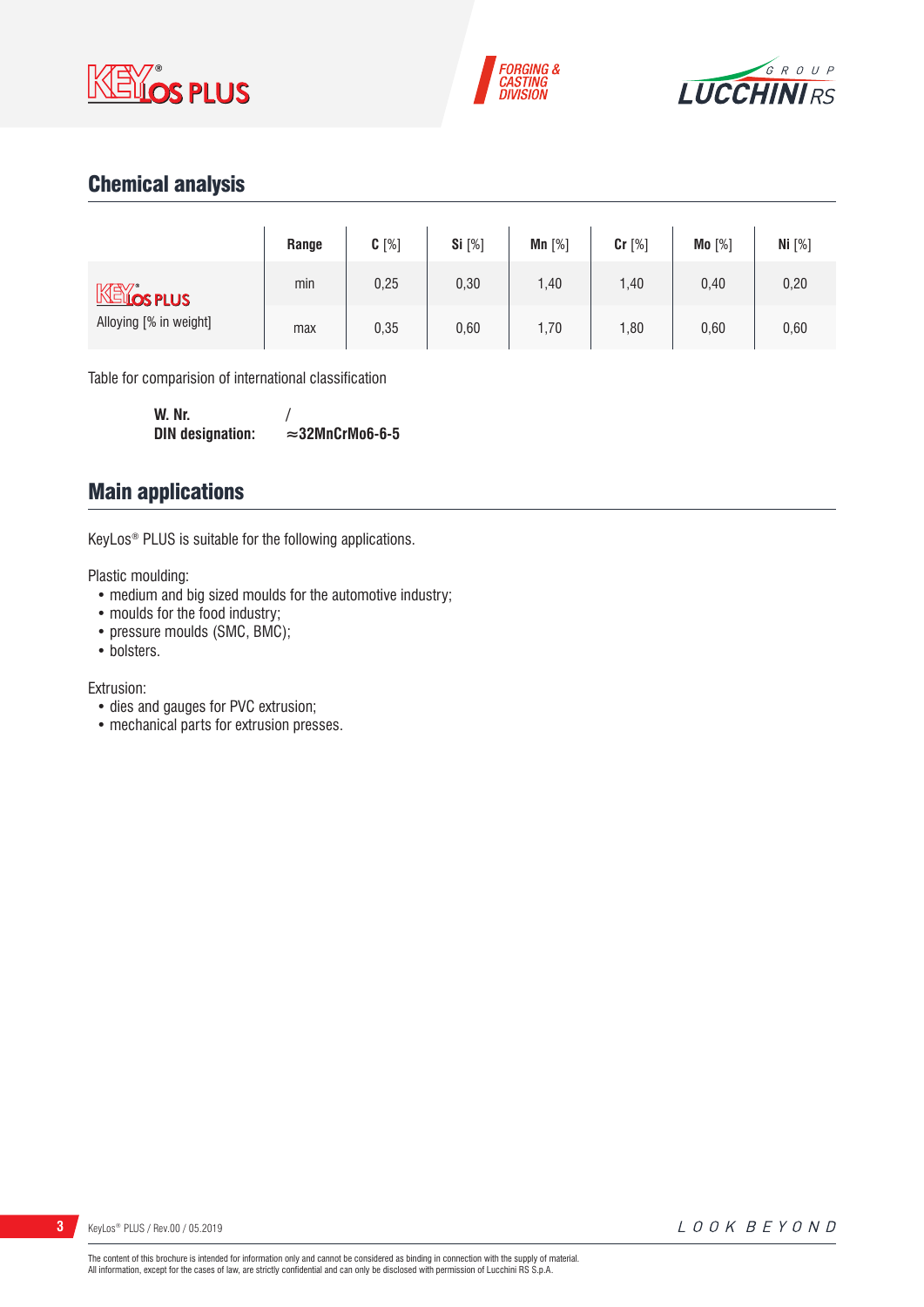





# Physical and mechanical properties

### *Main physical properties*

| <b>KEYOS PLUS</b>                                  | $20^{\circ}$ C | $250^\circ C$ | $500^{\circ}$ C |
|----------------------------------------------------|----------------|---------------|-----------------|
| Modulus of elasticity [GPa]<br>$(1GPa = 1000 MPa)$ | 210            | 193           | 175             |
| Coefficient of thermal<br>expansion $[10-6/K]$     |                | 12,7          | 14,8            |
| Thermal conductivity<br>[W/mK]                     | 34,8           | 34,3          | 33,9            |

*Main mechanical properties*

| <u><b>Elíos plus</b></u>                 | $20^{\circ}$ C | $200^{\circ}$ C |
|------------------------------------------|----------------|-----------------|
| Ultimate Tensile strength<br>(UTS) [MPa] | 1.020          | 910             |
| <b>Yield stress</b><br>(YS) [MPa]        | 960            | 765             |

Heat treatments

KeyLos® PLUS is supplied in the pre-hardened condition. If it is necessary to obtain different hardness levels or if a heat treatment cycle is necessary, the parameters in the following table are recommended. The attached data are for information purposes only and must be varied dependent on the heat treatment facility and the thickness of the bar.

### *Soft annealing*

| Suggested temperature | 700 °C                                                                    |
|-----------------------|---------------------------------------------------------------------------|
| Soaking time          | 60 min every 25 mm thickness                                              |
| Cooling               | slow in the furnace at max 20 °C/h<br>to 600 °C, then at room temperature |

Soft annealing is useful to improve machinability. The obtained hardness is lower than 250 HB.

These values are average values obtained from the middle of the section of a 600 mm thick bar, subjected to hardening at 900 °C, quenching and tempering at 600 °C.



### *Stress Relieving*

| Suggested temperature | 550 °C                                                                    |
|-----------------------|---------------------------------------------------------------------------|
| Soaking time          | 60 min every 25 mm thickness                                              |
| Cooling               | slow in the furnace at max 20 °C/h<br>to 200 °C, then at room temperature |

If the suggested temperature is lower than the tempering temperature, the stress relieving temperature will be 50° C lower than the tempering temperature previously applied.

Stress relieving is recommended where it is necessary to eliminate residual stresses induced by mechanical working or by a preceding heatreatment.

**4** KeyLos® PLUS / Rev.00 / 05.2019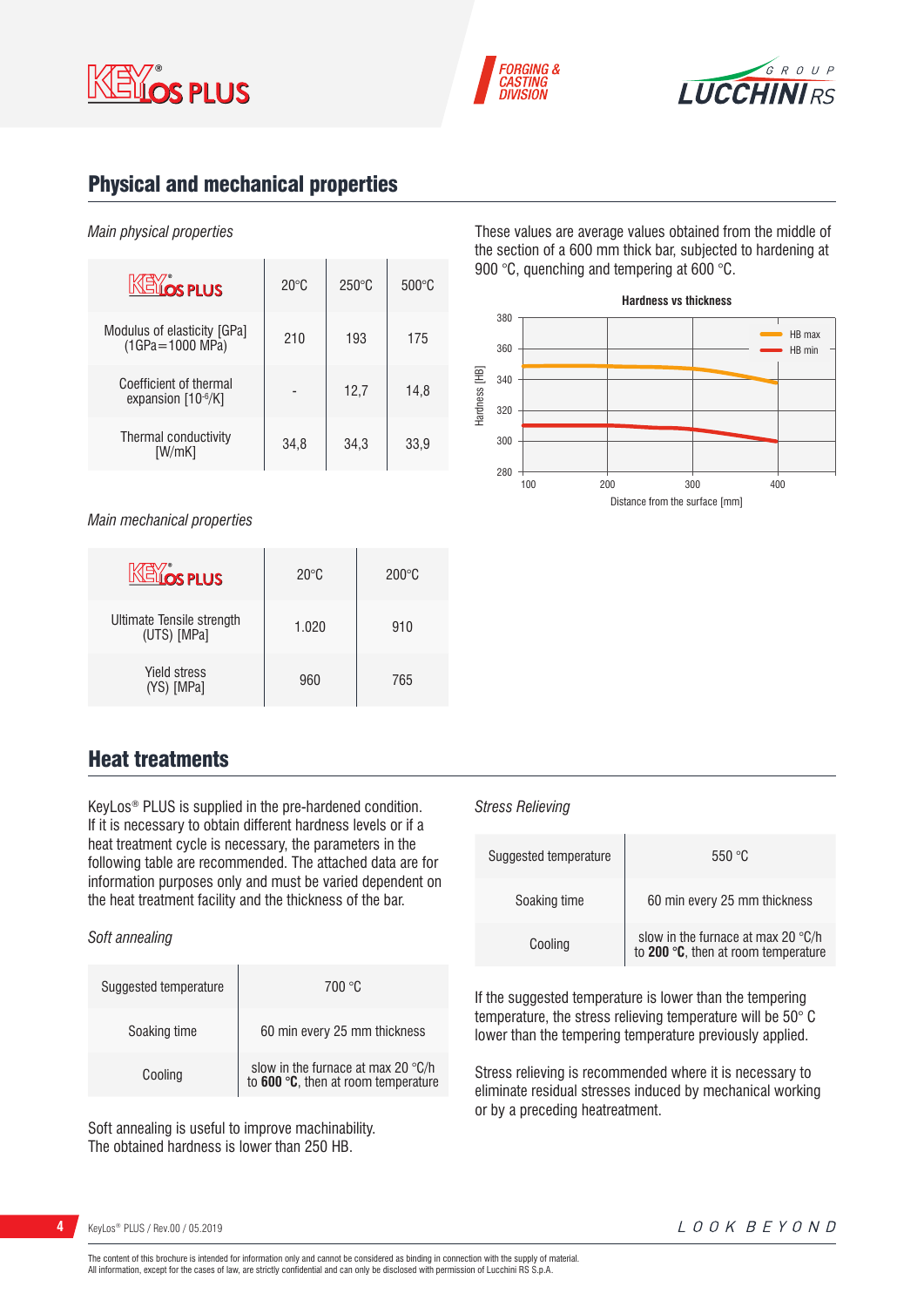







#### *Hardening*

| Suggested temperature | 900 $\degree$ C              |
|-----------------------|------------------------------|
| Soaking time          | 60 min every 25 mm thickness |
| Cooling               | Polymer or water quench      |

We suggest to carry out hardening on material supplied in the annealed condition and tempering immediately afterwards.

### *Tempering*

| Suggested temperature | The tempering temperature to be<br>applied to the material depends on the<br>required mechanical properties.<br>See following graph. |  |
|-----------------------|--------------------------------------------------------------------------------------------------------------------------------------|--|
| Soaking time          | 60 min every 25 mm thickness                                                                                                         |  |
| Cooling               | Room temperature                                                                                                                     |  |

Tempering temperature [°C] **Tempering curve** UTS [MPa] 800 1000 1200 1400 1600 450 500 550 600 650 UTS

Tempering curve of a sample which has been austenitised at  $900^{\circ}$ C.



After tempering we suggest carrying out stress relieving at a temperature lower than 50 °C.

#### *Induction hardening*

On this steel it is possible to carry out induction hardening.

We recommend cooling at room temperature and tempering after heat treatment.

### *Nitriding*

KeyLos® PLUS is suitable for ionic and gas nitriding. This treatment is very useful for moulds or dies subjected to extremely stressful applications. The increase of the surface hardness, following nitriding, lengthens the component life cycle.

Modern nitriding processes allow the original dimensions of the component to be maintained. We recommend heat treating the component in the finish machined condition.

We recommend the following manufacturing cycle, in order to obtain the best results:

- rough machining;
- stress relieving;
- finish machining;
- nitriding.

In any case, other properties can be analyzed and studied deeper by Lucchini RS on specific Customer request: please consult Lucchini RS specialists of MET Department.

**5** KeyLos<sup>®</sup> PLUS / Rev.00 / 05.2019

The content of this brochure is intended for information only and cannot be considered as binding in connection with the supply of material. All information, except for the cases of law, are strictly confidential and can only be disclosed with permission of Lucchini RS S.p.A.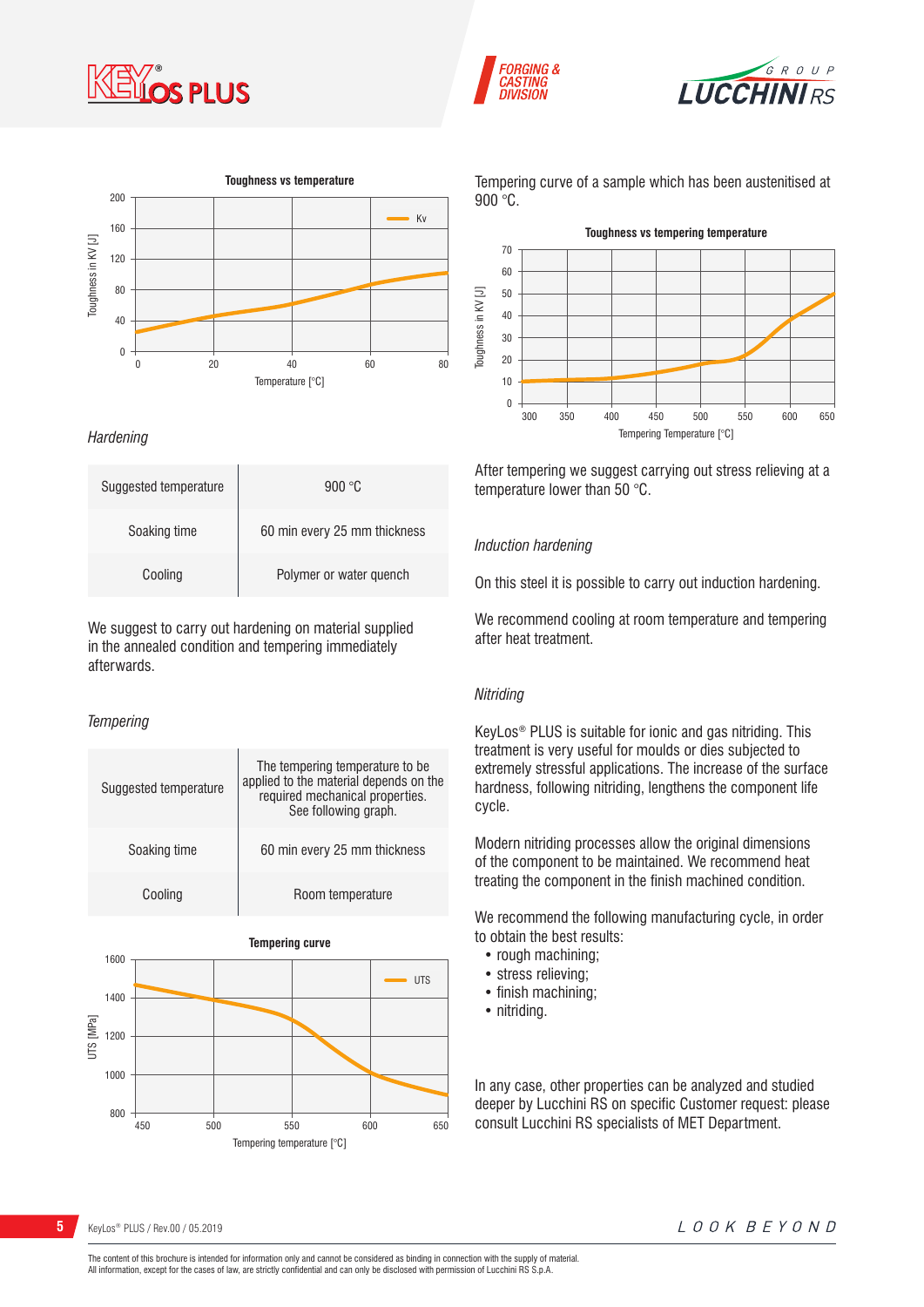





# KeyLos® PLUS compared to other grades

Average values of hardness variation related to thickness of blocks made of KeyLos® PLUS, KeyLos® 2002, KeyLos<sup>®</sup> 2738 and KeyLos<sup>®</sup> 2311.



Comparison of thermal conductivity between KeyLos<sup>®</sup> PLUS and KeyLos<sup>®</sup> 2738.



Comparison of impact values among KeyLos® PLUS, KeyLos® 2738 and KeyLos® 2311. The comparison has been made on blocks with the same hardness, at a temperature of 20 $\degree$ C.

**Comparison of impact values** 70 60 Toughness in Kv [J] 50 Toughness in Kv [J] 40 30  $20$ 10 0 KeyLos® PLUS KeyLos® 2738 KeyLos® 2311 KeyLos® 2002 Machinability levels of KeyLos® PLUS, KeyLos® 2738 and KeyLos<sup>®</sup> 2312.



Comparison of Carbon Equivalent content between KeyLos® PLUS, KeyLos® 2738 and KeyLos® 2311.



KeyLos® PLUS has a lower Carbon Equivalent content than other grades normally used in this field.

This implies better weldability and low risk of cracking, making welds of a finished mould easier to carry out.

#### **6** KeyLos<sup>®</sup> PLUS / Rev.00 / 05.2019

LOOK BEYOND

The content of this brochure is intended for information only and cannot be considered as binding in connection with the supply of material. All information, except for the cases of law, are strictly confidential and can only be disclosed with permission of Lucchini RS S.p.A.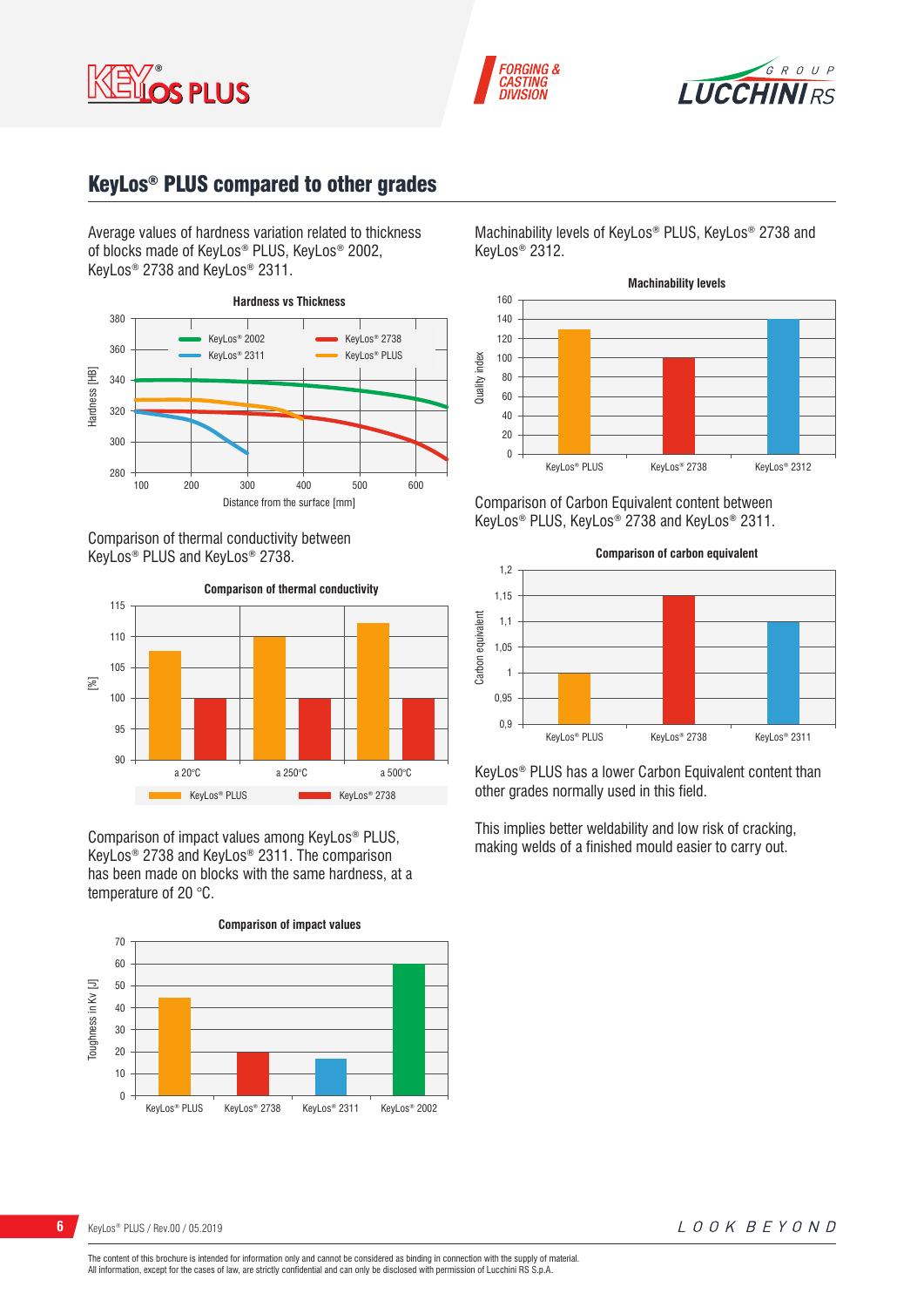





# **CCT Curve**



# Microstructure of KEYLOS® PLUS



The microstructure of KeyLos® PLUS as delivered by Lucchini RS, detected about 20 mm under surface, consists of a fine tempered martensite.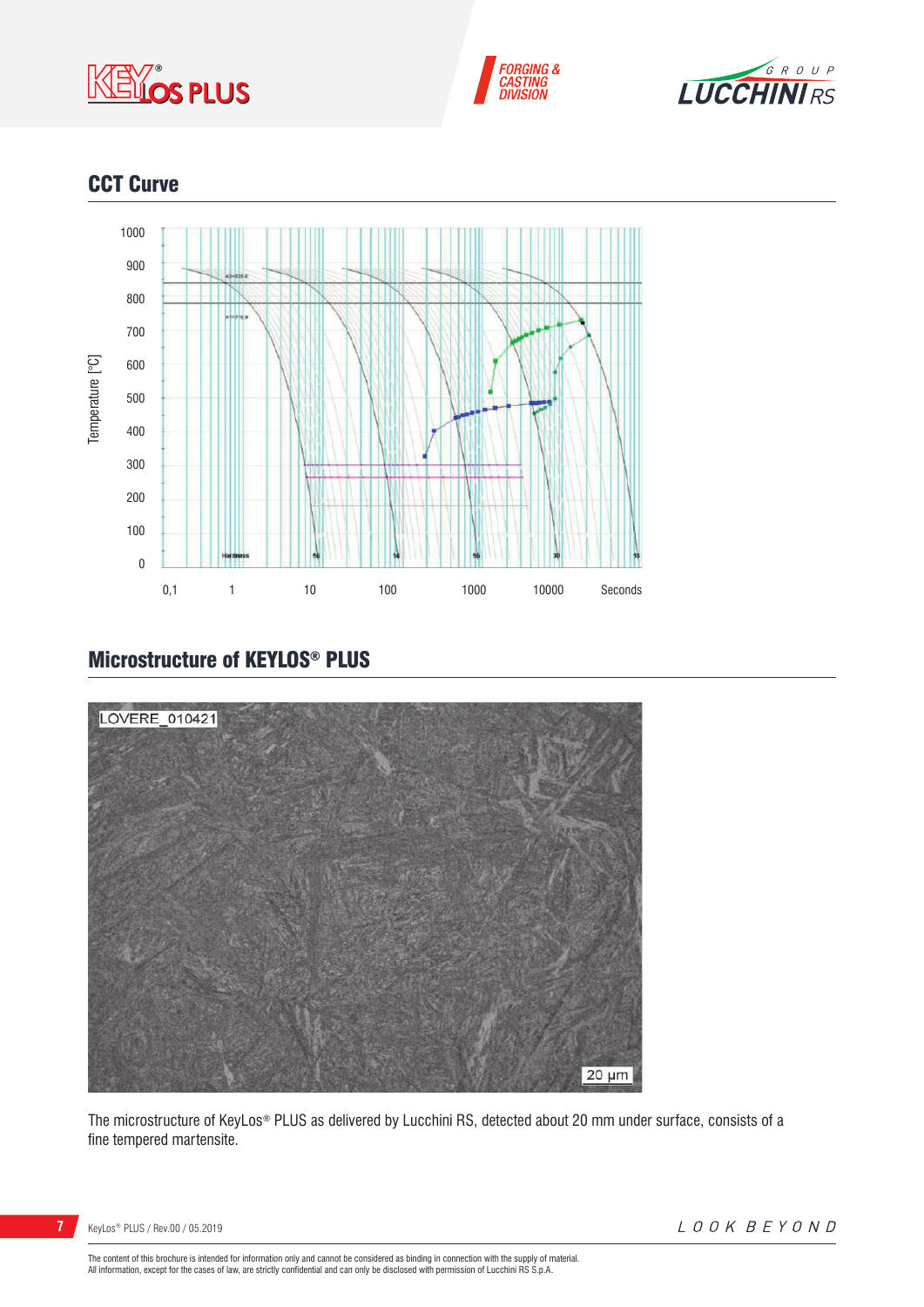





# Guidance for machining

The following parameters are indicative only and must be adapted to the particular application and to the machinery employed. *Turning*

|                         | Rough machining |            | Finish machining                        |                |
|-------------------------|-----------------|------------|-----------------------------------------|----------------|
| Type of insert          | P20-P40 coated  | <b>HSS</b> | P <sub>10</sub> -P <sub>20</sub> coated | Cermet         |
| V cutting speed [m/min] | $150 \div 190$  | (*`        | $190 \div 230$                          | $260 \div 320$ |
| a, cutting depth [mm]   |                 | (*`        |                                         | < 0.5          |

### *Milling*

|                             | Rough machining    |                                         |            |  |
|-----------------------------|--------------------|-----------------------------------------|------------|--|
| Type of insert              | P25-P35 not coated | P <sub>25</sub> -P <sub>35</sub> coated | <b>HSS</b> |  |
| $V_c$ cutting speed [m/min] | $120 \div 140$     | $160 \div 180$                          | $(\star)$  |  |
| $fz$ feed [mm]              | $0,15 \div 0,3$    | $0,15 \div 0,3$                         | $(\star)$  |  |
| $ar$ cutting depth [mm]     | $2 \div 4$         | $2 \div 4$                              | $(\star)$  |  |

|                         | Pre-finishing                               |                                         |            |  |
|-------------------------|---------------------------------------------|-----------------------------------------|------------|--|
| Type of insert          | P <sub>10</sub> -P <sub>20</sub> not coated | P <sub>10</sub> -P <sub>20</sub> coated | <b>HSS</b> |  |
| V cutting speed [m/min] | $140 \div 160$                              | $180 \div 200$                          | (*)        |  |
| $f$ , feed [mm]         | $0,2 \div 0,3$                              | $0,2 \div 0,3$                          | $(\star)$  |  |
| a, cutting depth [mm]   | < ?                                         | < 2                                     | $(\star)$  |  |

|                                      | Finishing                                   |                                         |                 |
|--------------------------------------|---------------------------------------------|-----------------------------------------|-----------------|
| Type of insert                       | P <sub>10</sub> -P <sub>20</sub> not coated | P <sub>10</sub> -P <sub>20</sub> coated | Cermet P15      |
| V <sub>c</sub> cutting speed [m/min] | $200 \div 240$                              | $250 \div 270$                          | $300 \div 340$  |
| $f$ , feed [mm]                      | $0,05 \div 0,2$                             | $0,05 \div 0,2$                         | $0,05 \div 0,2$ |
| a, cutting depth [mm]                | $0.5 \div 1$                                | $0.5 \div 1$                            | $0,3 \div 0,5$  |

*(\*) not advisable*

**8** KeyLos® PLUS / Rev.00 / 05.2019

Ï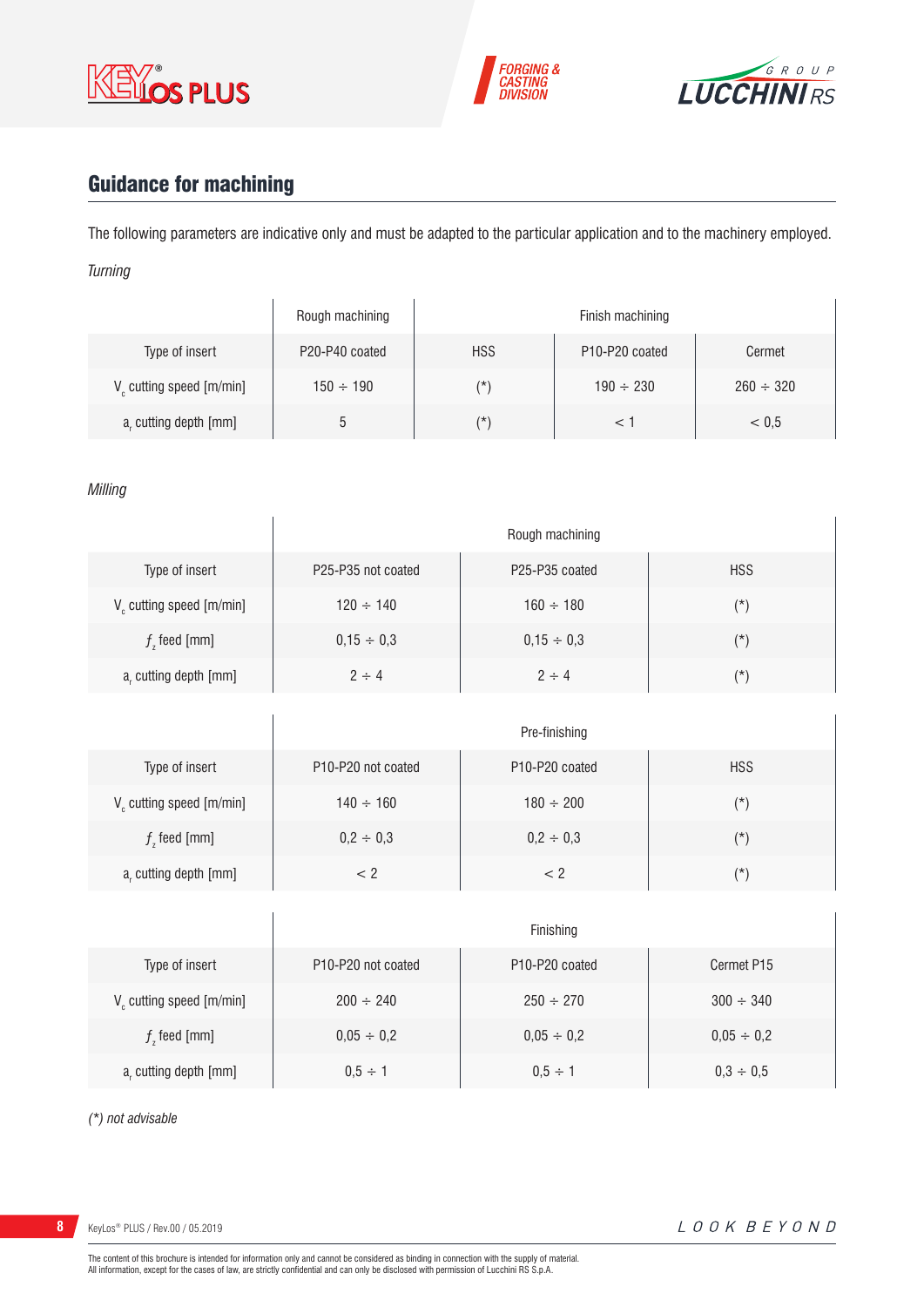





### *Drilling*

| Type of insert               | tip with interchangeable inserts | <b>HSS</b> | brazed tip       |
|------------------------------|----------------------------------|------------|------------------|
| V cutting speed [m/min]      | $130 \div 160$                   | (*)        | $90 \div 120$    |
| $fz$ feed per turn [mm/turn] | $0.05 \div 0.15$                 | $(\star)$  | $0.15 \div 0.25$ |

### *(\*) not advisable*

### *General formulae*

| Type of machining             | Drilling                                                                                                          | Milling                                                                             |
|-------------------------------|-------------------------------------------------------------------------------------------------------------------|-------------------------------------------------------------------------------------|
| n: number of turns of mandrel | $V_r * 1000 / \pi * D_r$                                                                                          | $V_r * 1000 / \pi * D_r$                                                            |
| $V_f$ : feed speed [m/min]    | $V_{f} = f_{7}$ * n                                                                                               | $V_{f} = f_{i} * n * z_{n}$                                                         |
| $fz$ feed per turn [mm/turn]  | $\overline{\phantom{a}}$                                                                                          | $f_{n} = V_{f} / n$                                                                 |
| <b>Note</b>                   | D <sub>r</sub> : Milling cutter or tip diameter [mm]<br>V <sub>c</sub> : cutting speed [m/min]<br>$f$ ; feed [mm] | $f_{n}$ : feed per turn [mm/turn]<br>z <sub>n</sub> : No. of milling cutter inserts |

### Approximate comparison between hardness and ultimate tensile strength values.

| HB         | 530   | 520   | 512   | 495   | 480   | 471   | 458   | 445   | 430   | 415   | 405   | 390   | 375   |
|------------|-------|-------|-------|-------|-------|-------|-------|-------|-------|-------|-------|-------|-------|
| <b>HRc</b> | 54    | 53    | 52    | 51,1  | 50,2  | 49,1  | 48,2  | 47    | 45,9  | 44,5  | 43,6  | 41,8  | 40,5  |
| <b>MPa</b> | 1.900 | 1.850 | 1.800 | 1.750 | 1.700 | 1.650 | 1.600 | 1.550 | 1.500 | 1.450 | 1.400 | 1.350 | 1.300 |
|            |       |       |       |       |       |       |       |       |       |       |       |       |       |
| HB         | 360   | 350   | 330   | 320   | 305   | 294   | 284   | 265   | 252   | 238   | 225   | 209   | 195   |
| <b>HRc</b> | 38,8  | 37,6  | 35,5  | 34,2  | 32,4  | 31    | 29    | 27    | --    | --    | --    | --    | --    |
| <b>MPa</b> | 1.250 | 1.200 | 1.150 | 1.100 | 1.050 | 1.000 | 950   | 900   | 850   | 800   | 750   | 700   | 650   |